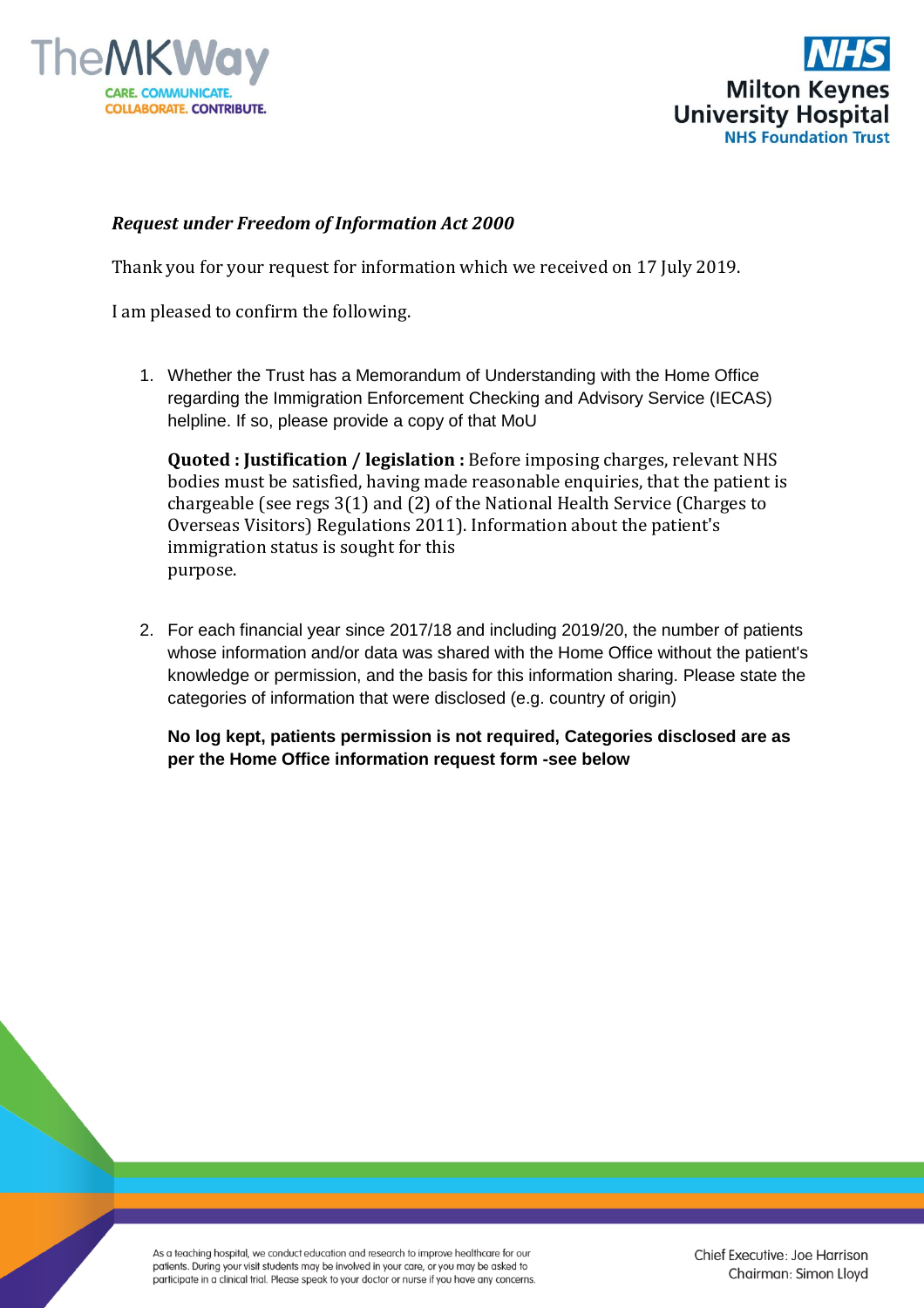



| <b>NHS</b> requestor         |
|------------------------------|
| <b>NHS Trust</b>             |
| <b>NHS email address</b>     |
| Subject's name               |
| <b>Subject's nationality</b> |
| Subject's date of birth      |
| Male / female                |
| Subject's address            |
| <b>Additional comments</b>   |
| <b>Treatment dates</b>       |
|                              |

3. Staff training slides (or Word documents, pdfs) used in any training/guidance sessions, related to patient charging, delivered by Overseas Visitor Managers to Trust staff since July 2017.

**Internal use only and not for the wider public use but please see the link where guidance and training is sought:**

<https://www.e-lfh.org.uk/programmes/overseas-visitors-cost-recovery/>

4 .Copies of the training material used to train Overseas Visitor Managers in relation to identifying patients ineligible for free NHS care

[https://assets.publishing.service.gov.uk/government/uploads/system/uploads/attach](https://assets.publishing.service.gov.uk/government/uploads/system/uploads/attachment_data/file/771515/Guidance_on_implementing_the_overseas_visitor_charging_regulations.pdf) ment data/file/771515/Guidance on implementing the overseas visitor charging reg [ulations.pdf](https://assets.publishing.service.gov.uk/government/uploads/system/uploads/attachment_data/file/771515/Guidance_on_implementing_the_overseas_visitor_charging_regulations.pdf)

5. Any checklist, guidance, policies or procedures currently used by Overseas Visitor Managers to identify patients who may be ineligible for free NHS care under the overseas patient charging rules

### **As per the above link**

6. Does the Trust record the ethnicity or nationality of patients who are asked to provide evidence/proof of their eligibility for free NHS care? If so, please provide this

As a teaching hospital, we conduct education and research to improve healthcare for our patients. During your visit students may be involved in your care, or you may be asked to participate in a clinical trial. Please speak to your doctor or nurse if you have any concerns. Chief Executive: Joe Harrison Chairman: Simon Lloyd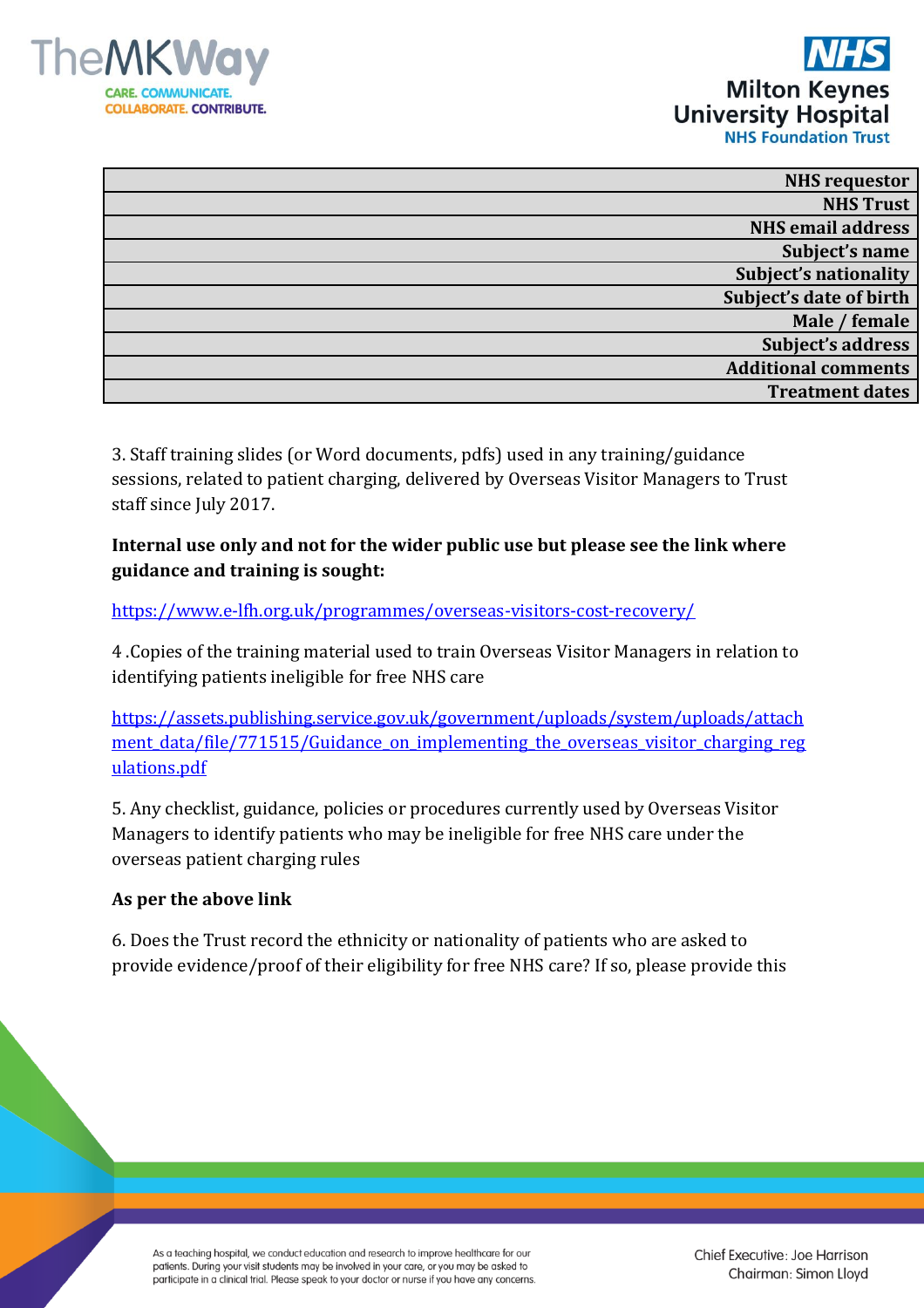



data for 2017/18, 2018/19 and 2019/20 (year to date)

# **This information is recorded but not obtainable**

7. Please list the circumstances under which, under current Trust/DHSC policy, the Trust shares the home address of past or current patients with the Home Office

# **To establish a patients residency**

8. Have any Trust staff faced disciplinary procedures for not cooperating with the identification or charging of patients ineligible for free NHS care since October 2017?

#### **No**

You are advised that this information is provided in accordance with the Freedom of Information Act 2000 and is for your personal use. Any re-use of this information will be subject to copyright and the Re-Use of Public Sector Information Regulations (1st July 05) and authorisation from Milton Keynes Hospital NHS Foundation Trust will be required. In the event of any re-use, the information must be reproduced accurately and not used in a misleading manner.

If you are unhappy with the information received in response to this request, please address your complaint to the Patient Affairs Office at Milton Keynes Hospital NHS Foundation Trust, Standing Way, Eaglestone, Milton Keynes MK6 5LD If, after exhausting our internal process, you are still unhappy with the information received, you may write to the Information Commissioner's Office, Wycliffe House, Water Lane, Wilmslow, Cheshire SK9 5AF.

If you need any further assistance, please do not hesitate to contact us at the address above.

Yours sincerely,

Freedom Of Information Co-Ordinator For and on behalf of Milton Keynes Hospital NHS Foundation Trust

> Any re-use of this information will be subject to the 'Re-use of Public Sector Information Regulations' and best practice.

As a teaching hospital, we conduct education and research to improve healthcare for our patients. During your visit students may be involved in your care, or you may be asked to participate in a clinical trial. Please speak to your doctor or nurse if you have any concerns. Chief Executive: Joe Harrison Chairman: Simon Lloyd